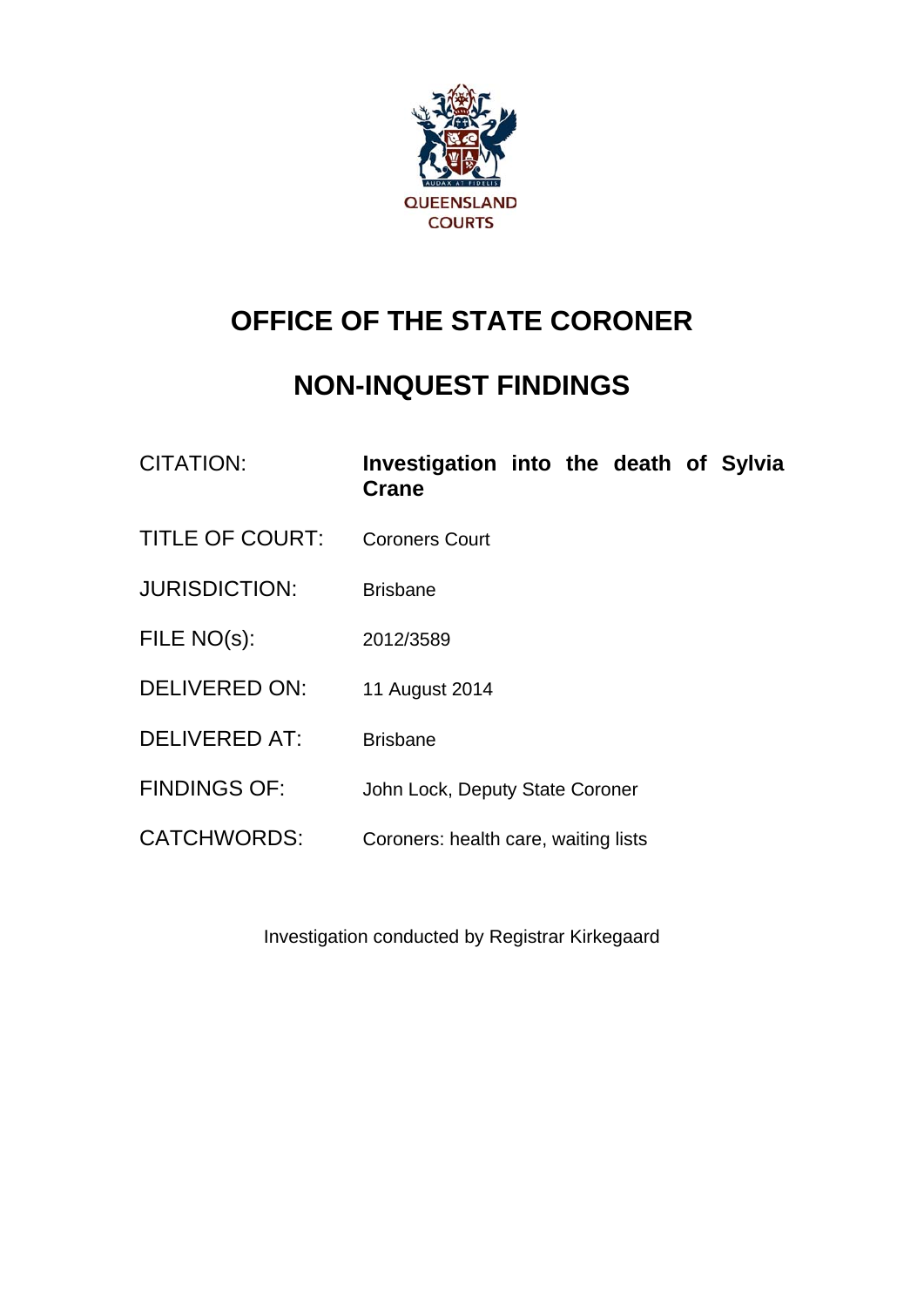# **Contents**

| Management of referral to Royal Brisbane & Women's Hospital Department of |  |
|---------------------------------------------------------------------------|--|
|                                                                           |  |
| Admission to the Hervey Bay Hospital in September 20123                   |  |
|                                                                           |  |
|                                                                           |  |
|                                                                           |  |
| Outcomes of Royal Brisbane & Women's Hospital Review 5                    |  |
|                                                                           |  |
|                                                                           |  |
|                                                                           |  |
|                                                                           |  |
|                                                                           |  |
|                                                                           |  |
|                                                                           |  |
|                                                                           |  |
|                                                                           |  |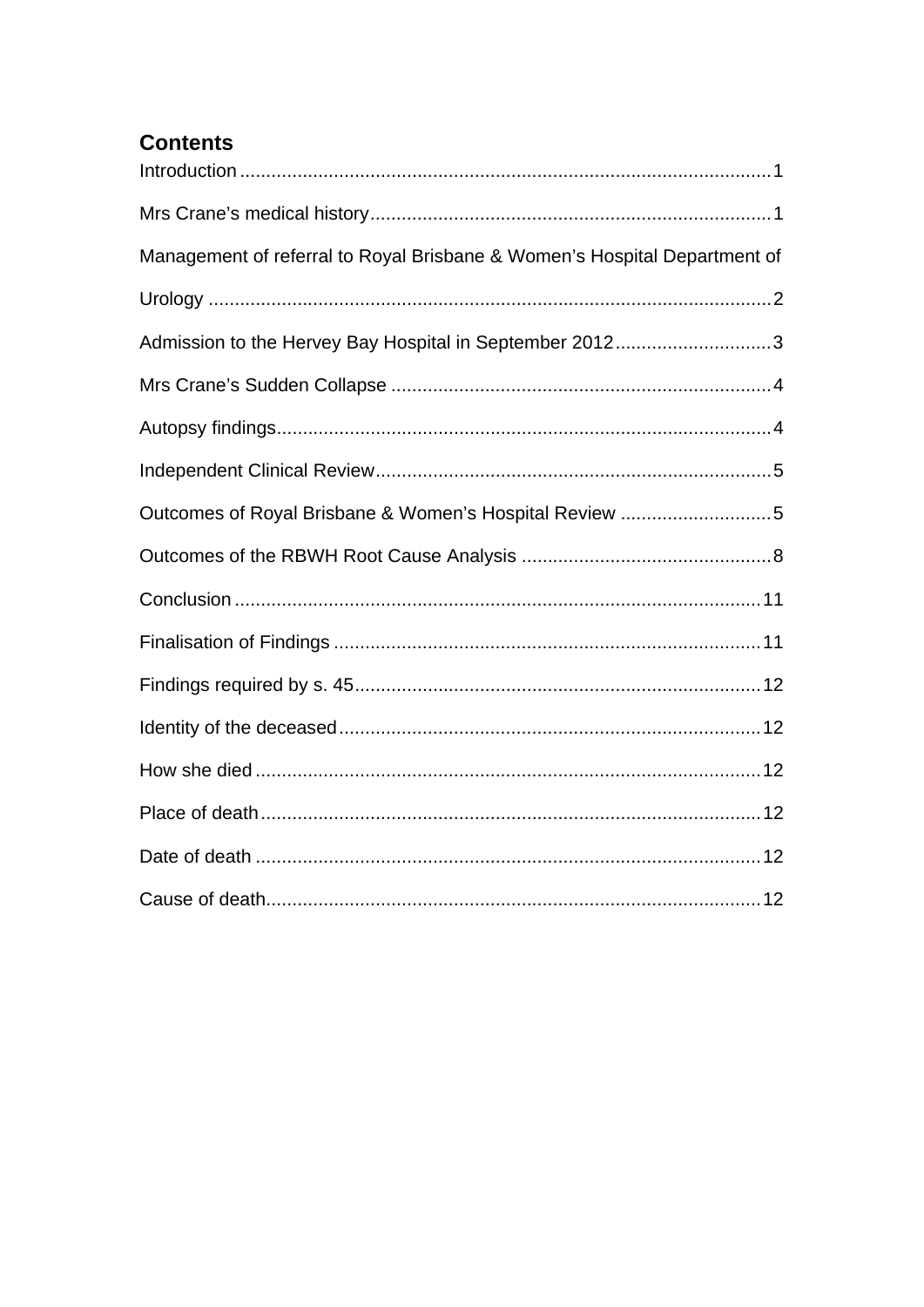## <span id="page-2-0"></span>**Introduction**

Sylvia Crane was a 66 year old woman who collapsed suddenly and died at her daughter's home at 2 Longridge Street, Macgregor on 4 October 2012. Mrs Crane ordinarily resided at 283 Cockatoo Street, Poona with her husband, Kevin. They were staying with their daughter as Mrs Crane was scheduled for surgery at the Royal Brisbane & Women's Hospital (RBWH) on 5 October 2012 to remove a cancerous kidney.

Mrs Crane's death was reported to the coroner because the cause of her sudden unexpected death was unknown.

The coronial investigation identified systemic deficiencies in Mrs Crane's clinical management which led to a five month delay in scheduling her Category 1 surgery to remove the cancerous kidney.

## <span id="page-2-1"></span>**Mrs Crane's medical history**

Review of Mrs Crane's medical records (GP Records, Hervey Bay Hospital, Maryborough Hospital, and the RBWH) shows she had been diagnosed with a right renal cell carcinoma (kidney cancer) on 18 May 2012. She had no other significant medical history.

This diagnosis was made following a presentation to the Maryborough Hospital Emergency Department on 24 April 2012 for investigations of multiple blister-like lesions on her hands. She had presented to her general practitioner on 23 April complaining of soreness and a blistery rash on both hands, which had been present for six days, together with intermittent dizziness. Apart from a slightly elevated temperature, her observations were within normal limits. The general practitioner took a swab from one of the blisters and sent it off for herpes simplex virus and varicella zoster virus testing. She was prescribed antibiotics (Keflex) for a possible secondary infection of the blisters pending these results.

Mr Crane contacted the medical practice the next afternoon advising that his wife's rash had spread and become increasingly painful. He was advised she should return for medical review, contact the after hours doctor service or present to the local hospital emergency department for treatment. Mr Crane arranged for her to attend for follow up on 26 April. However, she presented to the Maryborough Hospital Emergency Department that evening, so she did not return to the general practitioner until some months later.

Mrs Crane was initially diagnosed with cellulitis. Swabs and blood were taken for testing. She was given intravenous antibiotics and referred for review the next day at the Hervey Bay Hospital. She was admitted to the orthopaedic unit for further investigations.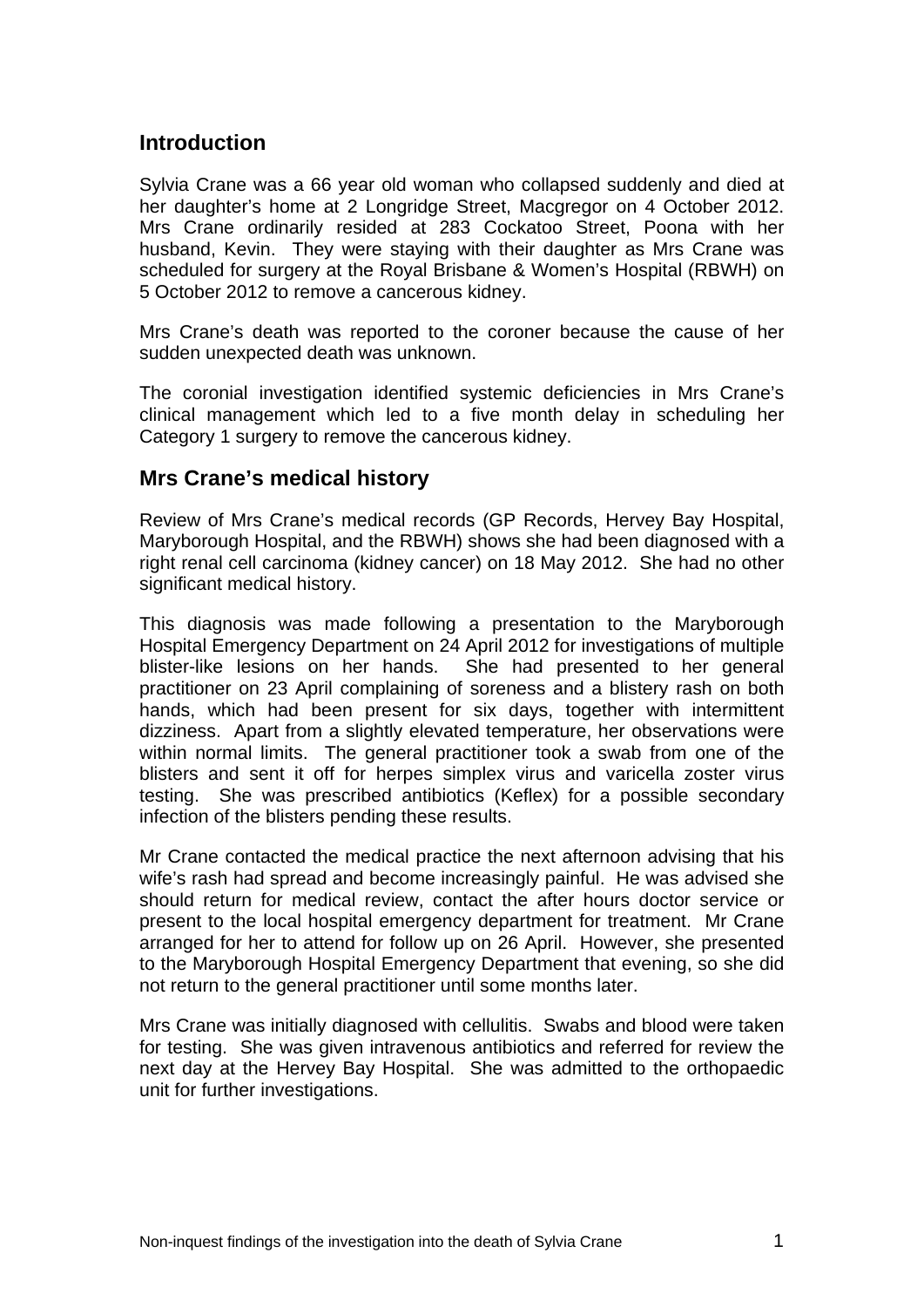Biopsies of the lesions taken during this admission confirmed a diagnosis of Sweet Syndrome (a skin disease characterised by fevers, elevated white cells and tender skin lumps). As this condition has a known association with malignancy, a CT scan of the chest, abdomen and pelvis was ordered. This identified a right renal tumour 6.5cm in diameter in the left lower pole of the right kidney. There was no evidence of local spread.

A bone scan was arranged and an urgent referral was made to the RBWH Urology Department for further management.

## <span id="page-3-0"></span>**Management of referral to Royal Brisbane & Women's Hospital Department of Urology**

The referral was received by RBWH on 24 May 2012.

On 1 June 2012, Mrs Crane was allocated as a Category 1 outpatient and thus was required to be seen within 30 days of the referral.

Mrs Crane was seen by her general practitioner on 19 June 2012 for a rash on her right index finger. It was during this consultation that she mentioned her recent admission to Hervey Bay Hospital and diagnosis with a tumour of her right kidney. The general practitioner discussed the bone scan results, which indicated no evidence of any skeletal metastatic lesions. Mrs Crane advised she was expecting to be seen by an urologist at the RBWH sometime in July 2012.

Mrs Crane returned to her general practitioner on 26 June so he could complete forms to enable her to arrange free travel to RBWH. He took the opportunity to conduct a brief physical examination during that consultation, which demonstrated that her overall condition was reasonable at that time. Mrs Crane was asked to come back and see her doctor after her specialist appointment.

Mrs Crane was seen in the urology outpatient clinic and pre-admission clinic on 9 July 2012. She was assessed as requiring laparoscopic right nephrectomy (removal of kidney). Given that Mrs Crane lived outside Brisbane, all of the pre-admission checks were completed at this appointment.

The urological surgeon reviewed Mrs Crane's films at the outpatient appointment. As the original CT scan showed some irregularity of the contrast filling within the inferior vena cava, the surgeon asked her general practitioner to arrange for an ultrasound of the renal tract to be performed in Hervey Bay to further delineate the vena cava. At that time, it was thought the irregularity represented a flow artefact rather than a caval thrombus.

Mrs Crane presented to her general practitioner on 17 July 2012 at which time the abdominal ultrasound was arranged. Mrs Crane was noted to be upset during this consultation as she felt her surgery was taking a long time to be organised. She declined her doctor's offer to provide her with a private referral as she did not have private health insurance and could not afford to have private hospital treatment.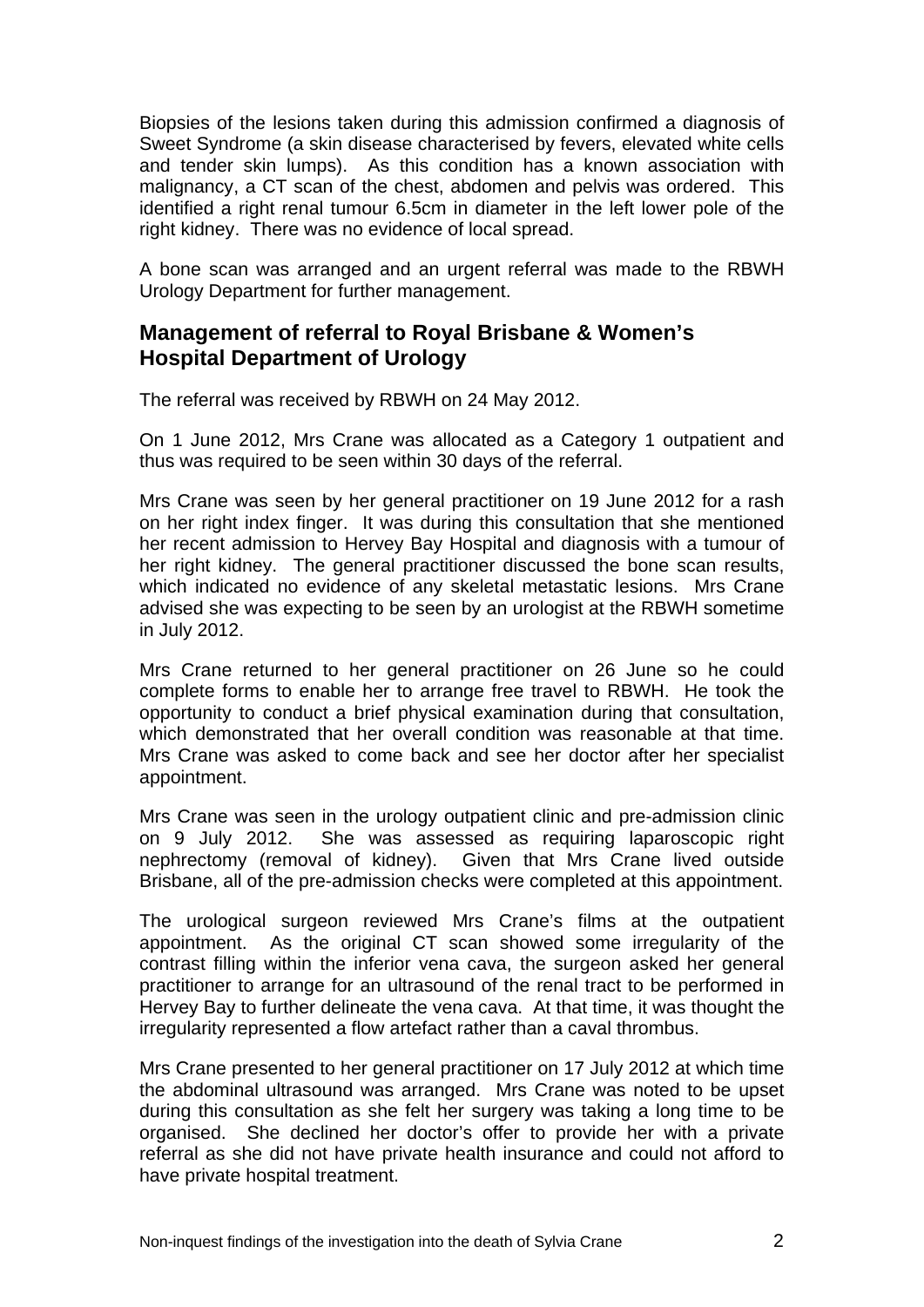The general practitioner received the abdominal ultrasound report the next day and noted there was a large mass on the lower lobe of the right kidney and a cystic mass in the right lobe of her liver. There was no evidence of any metastases.

The ultrasound report was received at the RBWH Department of Urology the same day and reviewed by the surgeon who did not consider there was any evidence of caval thrombus.

The general practitioner received correspondence from the RBWH Department of Urology on 24 July 2012 advising that Mrs Crane had been booked in for a laparoscopic right nephrectomy, which would be 'performed in the not too distant future'. Mrs Crane did not return to see her general practitioner again.

On 21 August 2012, Mrs Crane was booked for the surgery to proceed on 5 October 2012.

Mrs Crane is reported to have experienced increasing right flank and right lower abdominal pain over the two months leading up to her surgery date.

Her family says she telephoned the number provided by the RBWH Urology Department to report this change in her condition and was advised to see her general practitioner. Although a review of her general practice notes shows no record of any pain in her right loin or abdomen at any of her three consultations in June and July, her family says the GP did recommend she take Nurofen for the pain. She did not return to the practice after the last consultation on 17 July.

#### <span id="page-4-0"></span>**Admission to the Hervey Bay Hospital in September 2012**

Mrs Crane presented to the Hervey Bay Hospital on 17 September 2012 with right flank pain and mild haematuria, with haemoglobin of 110. She was admitted for four days during which her symptoms were managed conservatively. An irrigation catheter was inserted to wash out the bladder and she was commenced on antibiotics and analgesia. Urinanalysis showed no evidence of urinary tract infection. Routine blood tests did not show an increased risk of clotting.

A CT scan performed during this admission showed an increase in the size of the right renal cell carcinoma (from 6.5cm maximal diameter in May, to 7.6cm x 7.1cm). The haematuria was thought to be secondary to tumour invasions through one of the lower pole calyces (urine collecting ducts). There was no evidence of renal vein or inferior vena cava tumour thrombus noted at that time.

The Hervey Bay Hospital notes show the RBWH urology registrar was contacted on 17 September about Mrs Crane's presentation and advised that she be treated with intravenous antibiotics for 48 hours and have imaging performed to investigate the loin pain.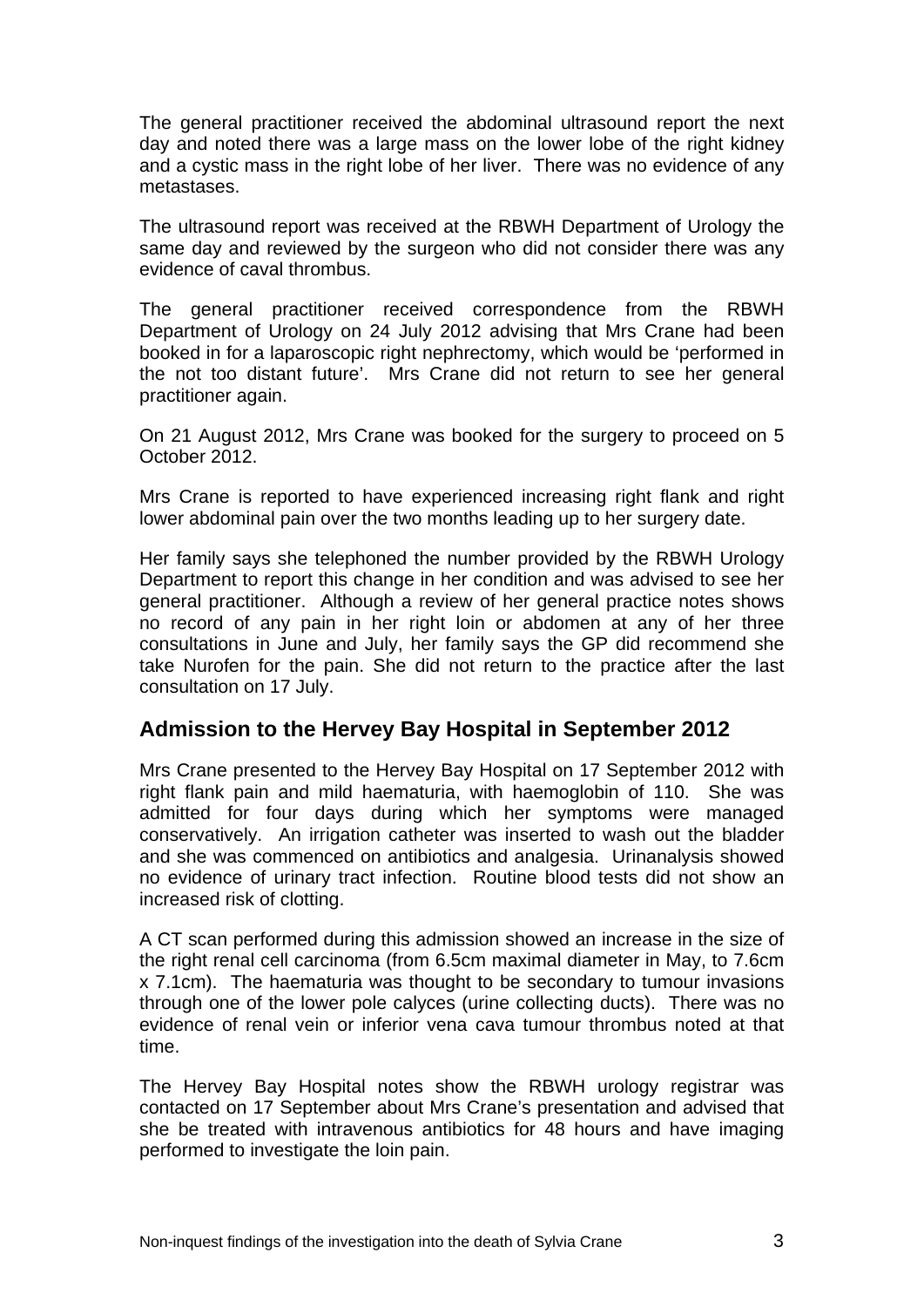The Hervey Bay Hospital doctor contacted the RBWH registrar the next day with the CT findings. The RBWH Urology registrar's advice was to stick with the original plan of surgery on 5 October unless there was worsening haematuria or pain.

A review of the records notes there is no corresponding documentation of the RBWH urology registrar's conversations with the Hervey Bay Hospital treating team in the RBWH records. Further, the RBWH urological surgeon says he was not made aware of Mrs Crane's symptoms and did not recall being made aware of her admission to the Hervey Bay Hospital. However, it is noted the RBWH records contain a copy of the Hervey Bay Hospital discharge summary. It is unclear when this may have been received and by whom. It is possible it may have been simply placed on the records and not made available to the RBWH urology team. RBWH however, agrees there were problems with communication.

Mrs Crane was noted to be very emotional and anxious during this admission. The hospital records note she was worried about her cancer and the delay in operating. She remained in hospital until 21 September when she was discharged home with advice to continue the antibiotics and analgesia until her surgery in two weeks' time.

Review of the medical records shows Mrs Crane did not seek further medical attention after this time.

## <span id="page-5-0"></span>**Mrs Crane's Sudden Collapse**

Mrs Crane and her husband were staying with their daughter in Brisbane in early October 2012 in preparation for Mrs Crane's operation on 5 October 2012.

Mrs Crane was up through the night on 3 October with constipation and pain in the kidney region. She was scheduled to see the surgeon the next day. She went to have a shower at around 7:50am that morning. Mr Crane became concerned for her welfare when approximately 15 minutes later he could not hear the shower running, so he went into the bathroom to check on her. He was unable to open the door, so called out to his wife but she did not respond. He then forced the door open and found her collapsed on the bathroom floor. He immediately called out for help and then commenced CPR pending the paramedics' arrival. Paramedics attended soon afterwards but despite continued resuscitation efforts, Mrs Crane was unable to be revived.

Officers from the QPS Criminal Investigation Branch attended the scene and were satisfied there were no suspicious circumstances.

## <span id="page-5-1"></span>**Autopsy findings**

An external examination and partial internal autopsy (chest, abdomen and legs only) were performed on 9 October 2012. The autopsy revealed a large saddle pulmonary embolus originating from a 60mm deep vein thrombus in the right calf muscle, which the pathologist considered caused the death.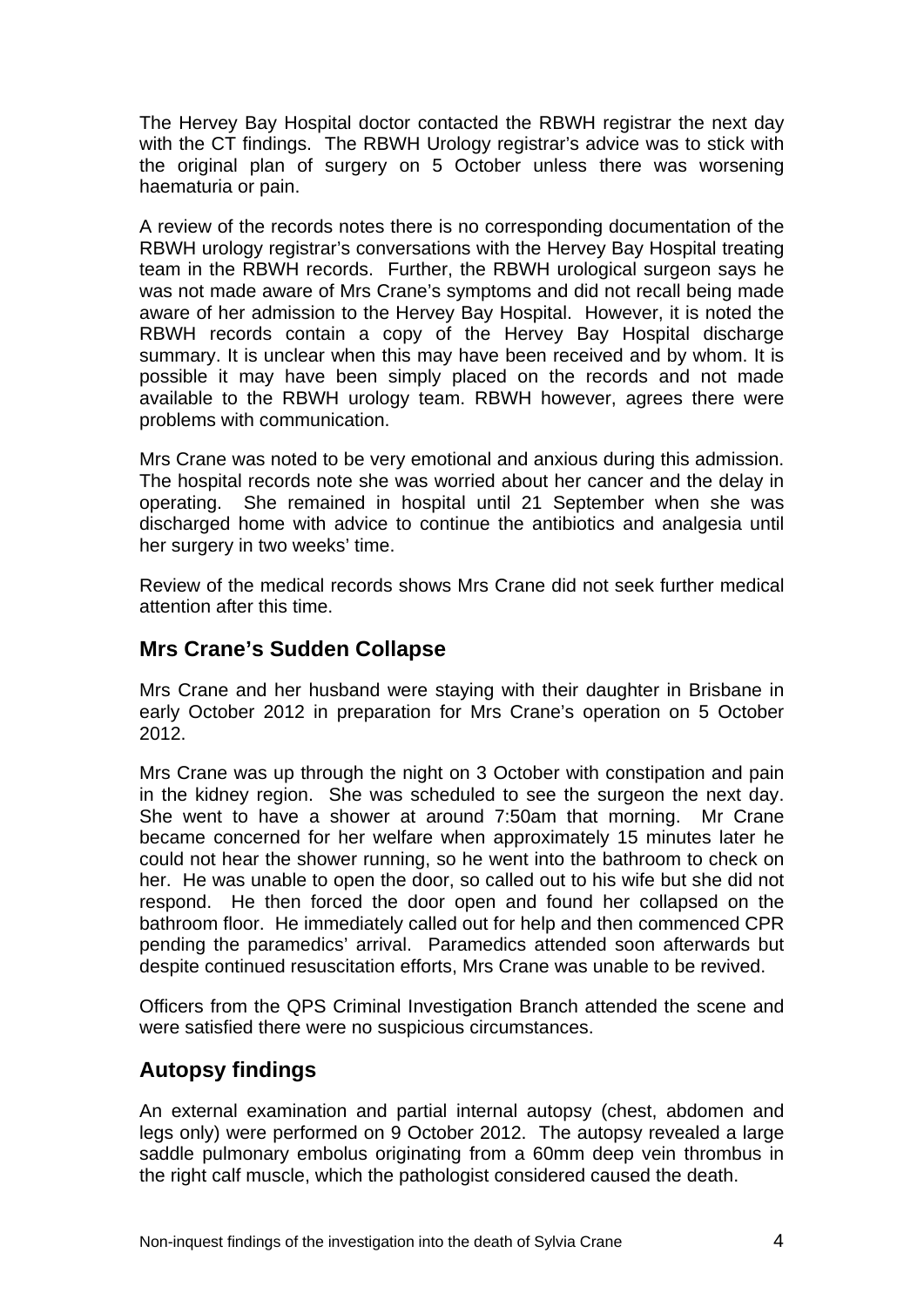There was a large 90 x 50mm tumour mass within the lower pole of the right kidney and marked dilatation of the right renal pelvis. There was a soft tissue mass within the right renal vein extending to involve the inferior vena cava which the pathologist considered likely represented tumour invasion into the renal vein and inferior vena cava. Microscopic examination confirmed the tumour to be a high grade renal cell carcinoma with extensive tumour necrosis.

The large thrombus which obstructed blood flow to the lungs was made up almost entirely of tumour cells (and some blood clot), which appears to have originated from the primary tumour within the right kidney, which in turn had grown into the large vessels leading back to the heart.

#### <span id="page-6-0"></span>**Independent Clinical Review**

Mrs Crane's family were concerned about not only the delay in scheduling her surgery, but also about the adequacy of her clinical management during that period. In view of these concerns and the autopsy findings, an arrangement was made for an independent doctor from the Department of Health Clinical Forensic Medicine Unit to review and provide an opinion about the appropriateness of Mrs Crane's clinical management.

The reviewing doctor expressed concerns about the delay in approving and scheduling Mrs Crane's laparoscopic nephrectomy surgery, noting the medical records revealed no obvious reason for it having occurred.

The reviewing doctor noted that Mrs Crane appears not to have reported her flank pain to her general practitioner at any time before or after her admission to Hervey Bay Hospital, during which appropriate steps were taken in discussing her new symptomatology (haematuria and pain) and the CT results with the RBWH Urology Registrar.

The reviewing doctor confirmed that in the absence of renal vein or inferior vena cava tumour thrombus, the findings of the CT scan performed during the Hervey Bay Hospital admission would unlikely expedite surgery given it was scheduled within the following three weeks.

Consequently, the matter was referred back to the RBWH for formal clinical incident review.

## <span id="page-6-1"></span>**Outcomes of Royal Brisbane & Women's Hospital Review**

The RBWH conducted a clinical review pending the outcome of a full Root Cause Analysis. In summary, the clinical review found:

#### *Why was there a delay in scheduling Mrs Crane's surgery?*

The hospital review noted that although Mrs Crane was identified as a Category 1 patient at the point of referral, her surgery was not booked until 134 days from receipt of the referral.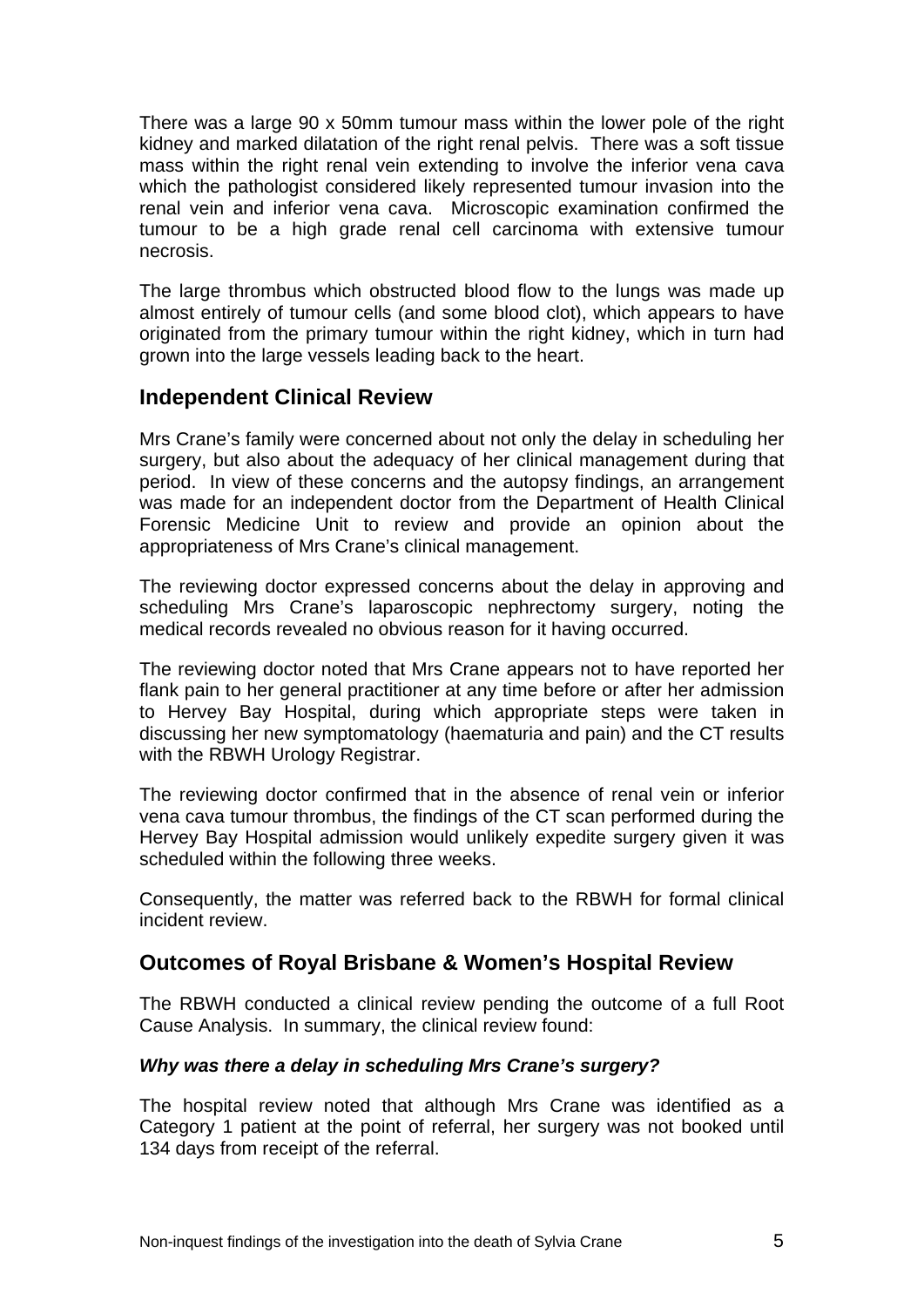The Category 1 timeframe begins on the day the patient is considered 'ready for care' which is after their initial appointment with the surgeon and once all relevant tests necessary for preparing the patient for theatre have been completed.

The review was satisfied that all of the appropriate diagnostic tests and investigations were conducted in a timely way. Mrs Crane would have been considered 'ready for care' once the ultrasound results were available and reviewed by the surgeon on 18 July 2012, but it was another 43 days before she was prioritised and booked for surgery.

The hospital review found that during Mrs Crane's waiting time, urology theatre lists were fully booked and any extra acute lists were being offered to acutely unwell patients. The Department of Urology had significant wait list pressures with 38 long wait Category 1 patients. Bookings at that time were made more difficult by the need to treat other long wait patients in Category 2 and 3 as part of the National Elective Surgery Target (NEST) initiatives.

Consequently, the review concluded the reason Mrs Crane was not treated within the recommended 30 days of referral was largely due to waiting list issues and inefficient internal processes.

The hospital review noted a continued demand for urology services with an increase in complex and high acuity cases that has not been matched with increased theatre availability. This in turn can result in patients waiting longer than their categorisation time frames with clinicians having to manage urgency within allocated theatre times.

The hospital review cited a range of initiatives implemented in the Department of Urology since May 2012 to address extensive waiting lists, streamline referral issues and prioritise those patients requiring urgent intervention. These include:

- a review and revision of patient categorisation and wait list management (undertaken by the Director of Urology and the Clinical Nurse Consultant Urology Care Coordinator)
- instituting a database listing all waitlist patients and waiting times/dates
- initiating a 'full waitlist"' case manager tool (commenced April 2013)
- active review and management of long wait Category 2 and 3 patients (commenced on 15 July 2013). This includes a long wait list streaming strategy whereby the Urology New Case Coordinator facilitates daily week day discussion of new cases and surgeon availability on the surgical list
- regular case management meetings between the Clinical Nurse Consultant Urology Care Coordinator (senior nursing clinician) and medical staff to discuss waiting list issues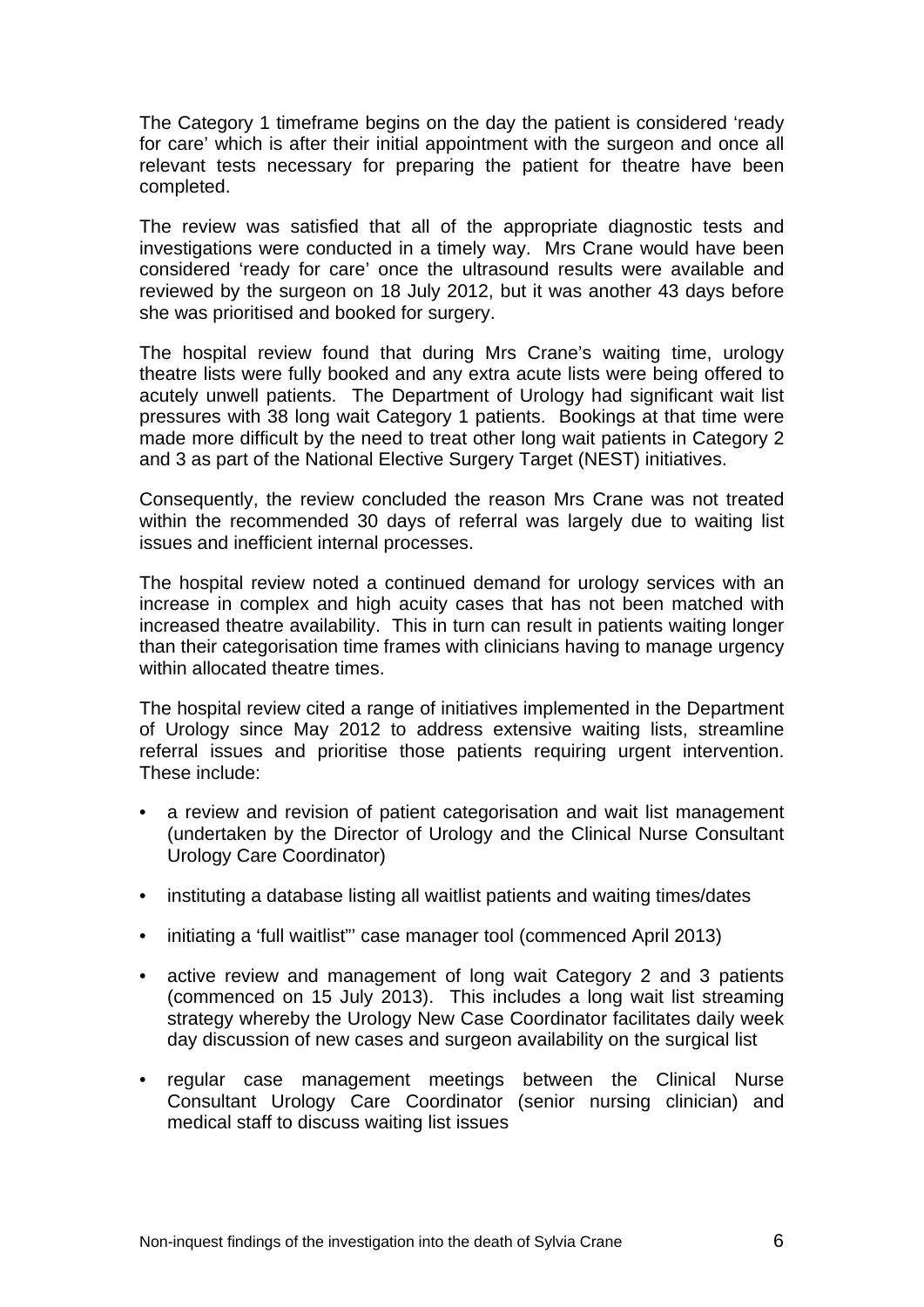- creating acute surgical lists to ensure patients requiring urgent surgery (within 1-2 weeks) do not disrupt or lead to cancellation of Category 1 and urgent Category 2 patients
- a new process whereby long wait patients lists from the Elective Surgery Office are discussed with consultants and registrars at outpatient clinics and prioritised according to clinical need
- initiating an 11-point plan to manage operating theatre bookings by registrars (commenced in January 2013)
- ongoing reporting to the hospital and Metro North Hospital and Health Service of wait list times against NEST criteria

In combination, these processes mean that:

- Category 1 patients now get booked for surgery on the day they are considered 'ready for care'
- weekly case discussions between medical and nursing staff ensure that all referrals and current cases are discussed and prioritised according to clinical need
- out of district referrals are now reviewed by the Urology New Case Coordinator and where appropriate will be referred to a service closer to home.

The hospital review noted that as at 25 November 2013, these initiatives had led to a reduction over long wait patients in each Category, including no long wait Category 1 patients.

Noting the work done by the Department of Urology to eliminate long wait patients and streamline their referral and prioritisation processes, the hospital review made no recommendations for further improvement.

#### *Could Mrs Crane's surgery have been performed elsewhere?*

The hospital review confirmed that although the Hervey Bay Hospital would not normally perform laparoscopic nephrectomy; Bundaberg, Nambour and Redcliffe Hospitals all perform this type of surgery.

At the time of Mrs Crane's referral to RBWH, there were no established pathways for referral from Hervey Bay Hospital.

The hospital review noted that out of district referrals are now reviewed by the Urology New Case Coordinator and, where appropriate, will be referred to a health service closer to the patient's place of residence.

#### *Should Mrs Crane have been reprioritised for surgery in August-September 2012?*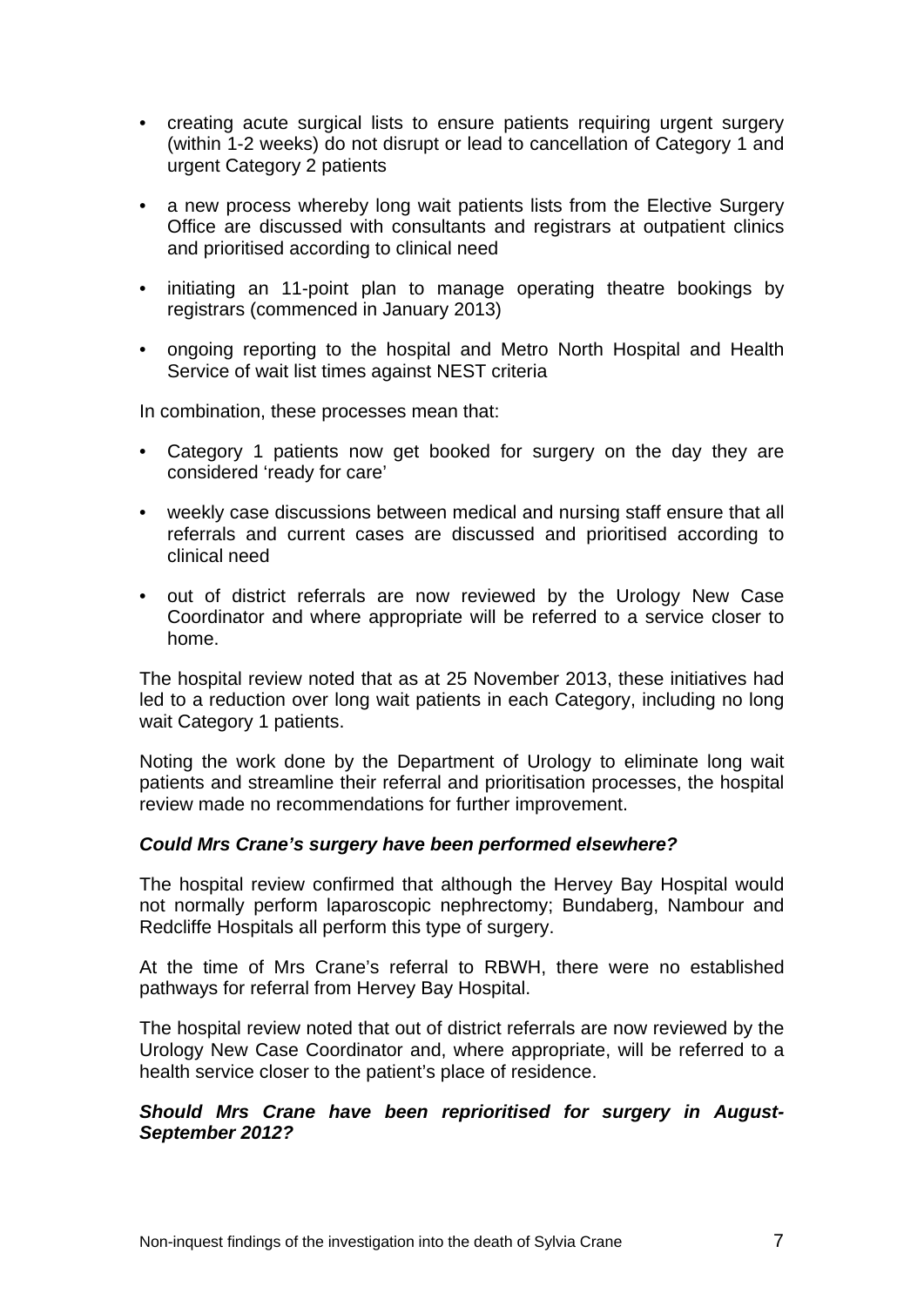The hospital review noted the urology team was aware of only one call from Mrs Crane on 6 August 2012 in which she is noted to have called to find out whether a date for the surgery had been booked. No other calls from Mrs Crane reporting increasing flank and abdominal pain are documented in the RBWH records.

The hospital review commented that had these symptoms been reported, it would have been appropriate for RBWH staff to refer Mrs Crane to her general practitioner for initial assessment, given she lived in Maryborough.

#### <span id="page-9-0"></span>**Outcomes of the RBWH Root Cause Analysis**

The RCA team commissioned to review Mrs Crane's clinical management included a urology expert.

#### *Opportunity for earlier diagnosis of the tumour spread?*

The RCA noted Mrs Crane had a cT2 renal cell carcinoma for which a Category 1 allocation is generally made due to the risk of the condition progressing to metastatic disease.

The RCA noted the expert urologist's opinion that the rapid progression of Mrs Crane's disease was exceptionally rare. It was considered that for the majority of patients with this diagnosis, waiting for three months for treatment, while not ideal, would not result in an adverse outcome. The way in which Mrs Crane's renal tumour manifested was 'very rare' and the opportunity to identify and diagnose its spread was limited by the fact it was not visible on three separate CT scans. The RCA noted that an MRI scan or vena cava imaging may have detected the thrombus.

The RCA considered the Hervey Bay Hospital treating team had no reason to be concerned about Mrs Crane's condition when she presented there in September 2012. This is because a tumour such as hers would generally manifest slowly and she did not present with any concerns or acute symptomatology at that time. (*In relation to this finding her family states Sylvia presented with increased pain and blood in her urine, she also did have and duly voiced her concerns about the long wait for surgery, all of which were reported to have been clearly documented in her file at the Hervey Bay Hospital. Other than asking the Hervey Bay doctor if they contacted the RBWH urology surgeon about her, they do not know what else they could do about their concerns. At the open disclosure conducted with RBWH, family were advised that if the urology surgeon had been aware of her admission and her condition at the time he would have transferred her from Hervey Bay hospital to the RBWH.)* In respect to this issue RBWH states it is unlikely an earlier transfer would have been made as the date of 4 October was the first date available in any case.

#### *Waiting list issues*

According to the then Queensland Health Outpatient Services Implementation Standard: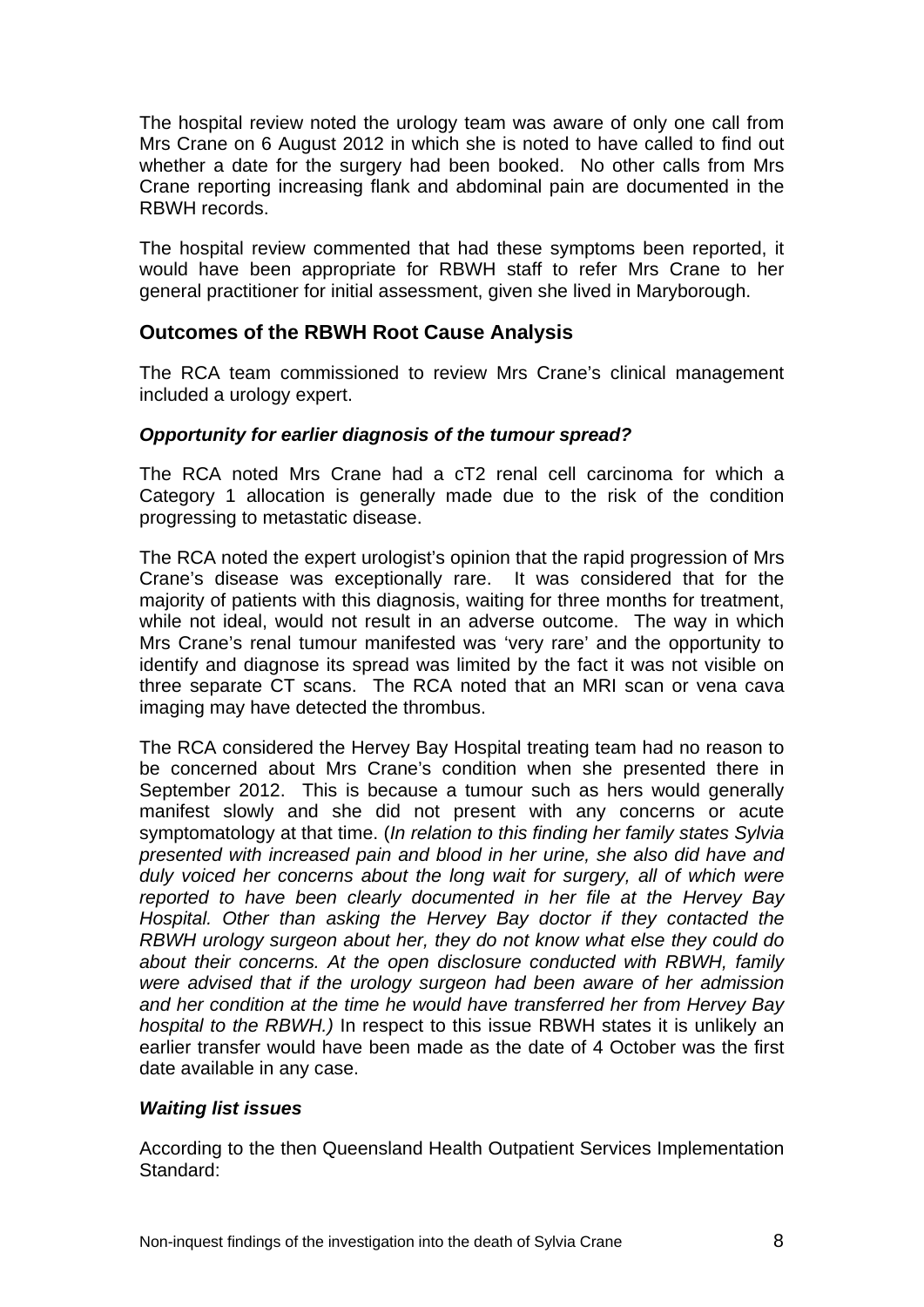- accepted referrals must be reviewed by a delegated nurse within 24 hours of receipt registered on a wait list within two days of receipt – Mrs Crane's referral was received by RBWH on 24 May 2012
- categorised according to their degree of clinical urgency within five working days of receipt - Mrs Crane was allocated a Category 1 on 1 June 2012
- an outpatient appointment for a Category 1 must be booked within 30 days from being placed on the wait list - Mrs Crane attended an outpatient appointment on 9 July 2012 , 44 days from the allocated two days allowed for placement on the waiting list
- in practice, once the patient has attended the outpatient appointment, they are then allocated a theatre date, ideally within 30 days of their outpatient appointment. The Category 1 timeframe begins on the day the patient is considered ready for care – Mrs Crane's allocated date for surgery was 88 days after her outpatient appointment

The RCA noted that had RBWH been in a position to meet their 30 day target from outpatient appointment to operation date, Mrs Crane's surgery would have been scheduled on or around 8 August 2012. She had phoned on 6 August to ask whether a date for surgery had been confirmed but at that time had not been allocated a date. On 21 August she was booked for surgery on 5 October 2012.

The RCA noted the Department of Urology was experiencing significant wait list management issues at the time Mrs Crane was referred – they were trying to prioritise 79 Category 1 patients, 40 of whom were 'long wait' patients (over 30 days since seen in outpatient clinical and confirmed for surgery) in addition to the pressure of reducing and managing high numbers of long wait Category 2 and 3 patients.

Review of the waiting list data between August–October 2012 identified a small number of patients with a similar diagnosis to Mrs Crane who were added to the wait list after her but were prioritised ahead of her. The RCA team was satisfied these cases were appropriately prioritised due to developing symptomatology and clinical urgency.

The RCA considered the practice of patients waiting for an outpatient appointment before getting onto the Category 1 waiting list, which effectively means a Category 1 patient can take up to 60 days from referral to acceptance for surgery. This practice has been identified as a problem at the national level with plans to address it in 2015.

The RCA noted that Urology theatre lists were fully booked during the time Mrs Crane was on the wait list, with no additional theatre time available.

The RCA also noted that RBWH was making a concerted effort in 2012 to reduce long wait Category 2 and 3 patients, whose conditions can also deteriorate quickly and unexpectedly resulting in poor outcomes. The RCA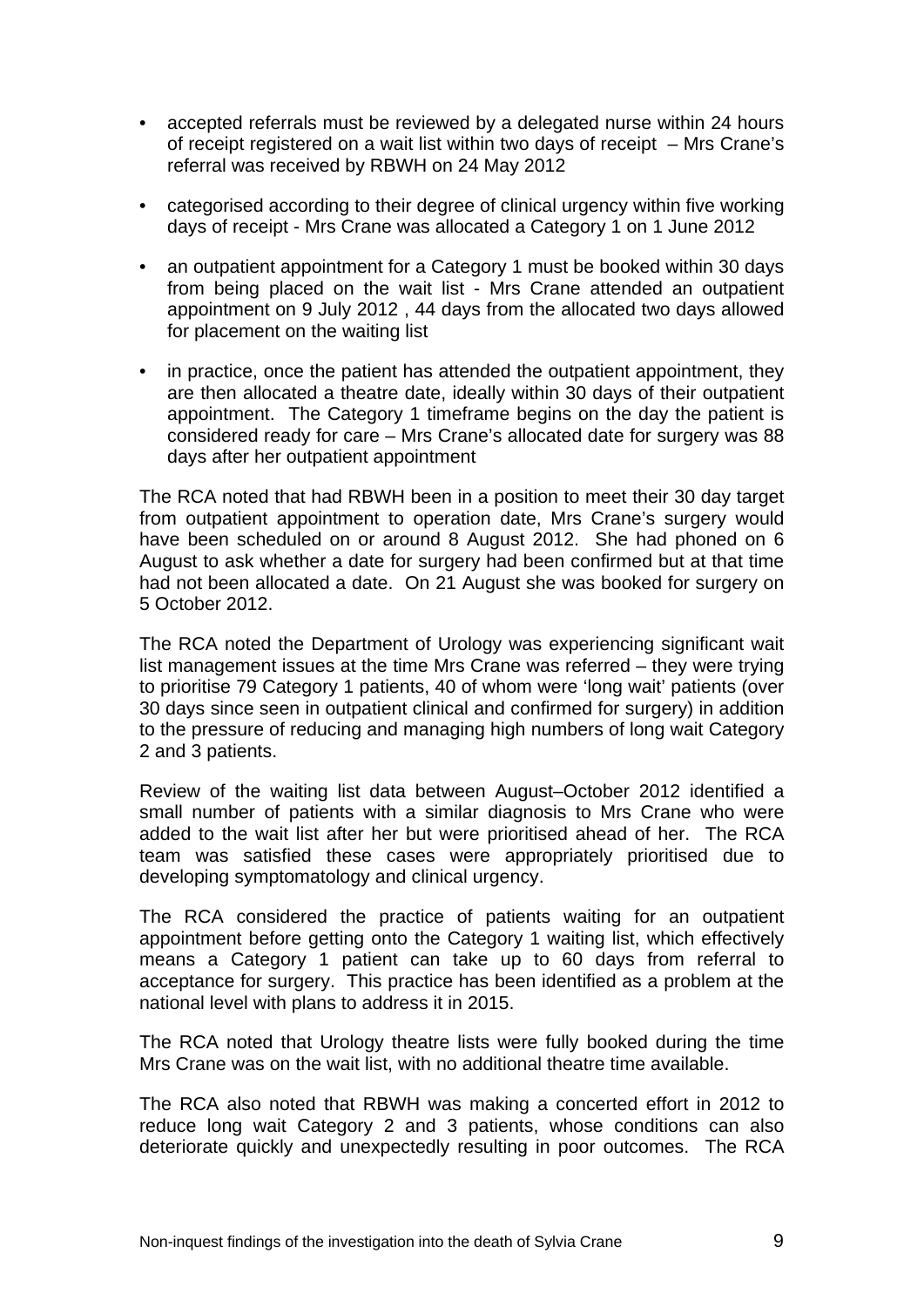recognised the competing need to review these patients on an ongoing basis and prioritise them according to changing clinical need.

The RCA concluded that:

- the management of Mrs Crane's referral to allocation of Category 1 was timely (even though it was slightly outside the five day key performance indicator)
- the waiting time for outpatient appointment (44 calendar days) was reasonable in the context of the volume of referral and the availability of clinic appointments at that time
- the waiting time from outpatient appointment to theatre date (88 days) was excessive.

The RCA concluded that had Mrs Crane been allocated a date for surgery with the Category 1 timeframe, the surgery may have been performed before the tumour had progressed into the inferior vena cava and reduced the risk of pulmonary thromboembolism (which largely consisted of tumour cells). Consequently, the excessive waiting time from her identification as a Category 1 patient to the allocated date for surgery on 5 October 2012 was a root cause.

The RCA noted the many improvements made to waitlist processes and compliance with NEST key performance indicators since Mrs Crane's death. These initiatives over the past two years have resulted in the current status of no long wait Category 1 patients and a significant reduction in Category 2 and 3 long wait patients. The RCA team considered these initiatives and reporting requirements were achieving better control of the waiting lists and more timely management of waitlist patients. Provided these processes are maintained, the RCA team felt no further recommendations were necessary in relation to waitlist management.

In view of the RBWH resources to manage more complex presentations and to deal more effectively with adverse surgical outcomes, the RCA team considered these resources should be utilised to their full potential. The RCA noted the opinion of Department of Urology staff that more stringent triaging of less urgent cases and re-direction of more routine referrals to other hospitals outside RBWH could lead to more timely management of more urgent or complex cases and assist with more efficient waitlist management by maximising theatre time for acute presentations, Category 1 patients, more urgent Category 2 patients and more complex cases. The RCA recommended that RBWH Surgical & Perioperative Services consider reviewing the access criteria for the Department of Urology in relation to less acute referrals.

It is noted the RBWH Executive Director Medical Services and the urological surgeon have since met with Mrs Crane's family to discuss the outcomes of these reviews.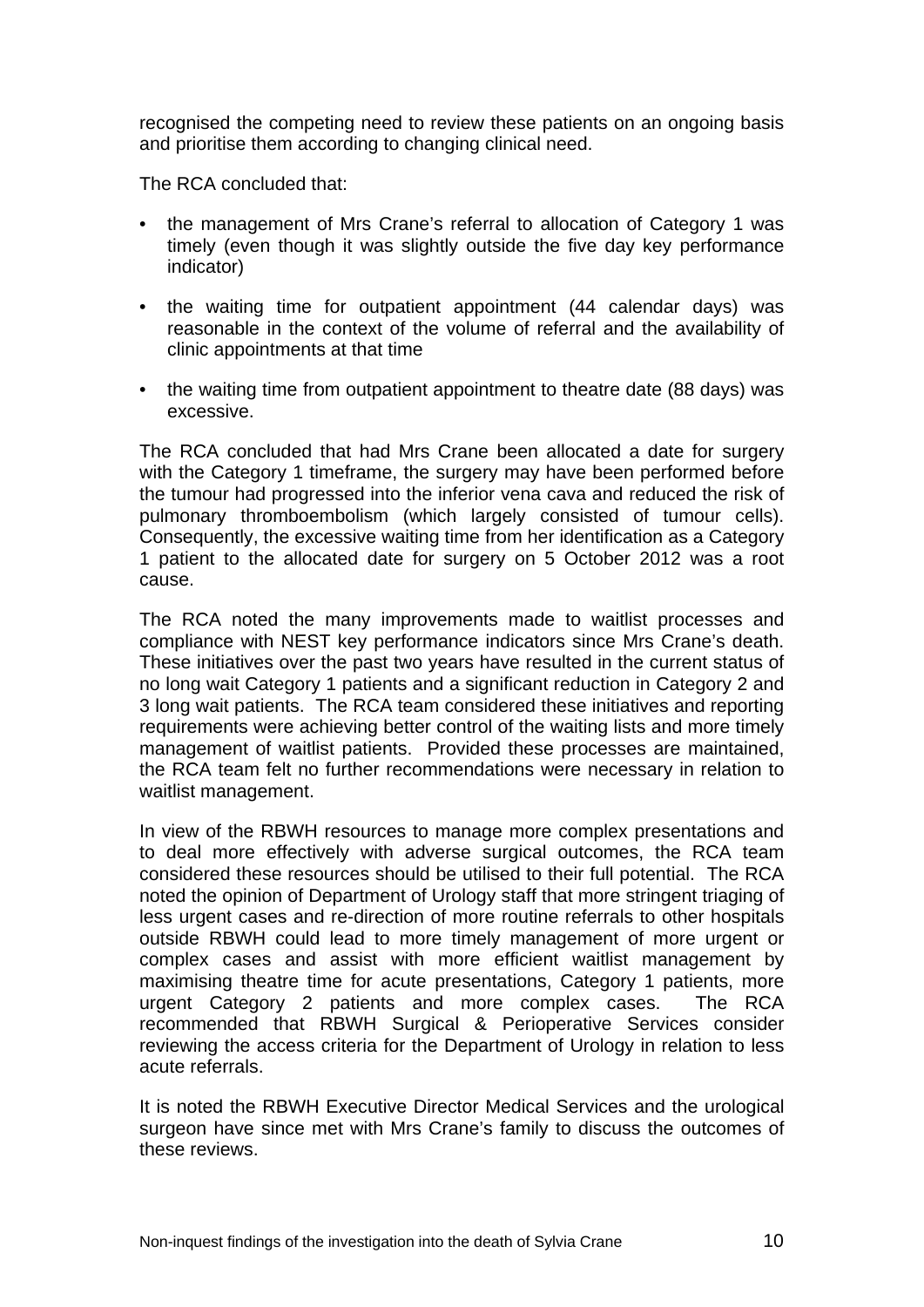## <span id="page-12-0"></span>**Conclusion**

Mrs Crane died from a known complication of a cT2 renal cell carcinoma. Although she had been appropriately referred to the RBWH Department of Urology and allocated as a Category 1 patient, significant waitlist management issues at the time of her referral resulted in her waiting an excessive period for surgery. While the rapid progression of her disease may have been rare, it is possible that earlier surgical intervention may have prevented the death by removing the cancerous kidney before the tumour spread into the inferior vena cava and lessening the risk of pulmonary thromboembolism, which caused her death.

The waitlist management issues that delayed the scheduling of Mrs Crane's surgery have been comprehensively reviewed by way of an internal clinical incident review and a root cause analysis. These reviews highlight significant changes made by the RBWH Department of Urology since Mrs Crane's death to improve waitlist management. These new processes appear to have had a significantly positive effect on Urology wait lists.

Hervey Bay Hospital appropriately sought advice from the RBWH urology team about the management of Mrs Crane's new symptoms in September 2012. Whilst it is accepted that her symptoms and CT findings at that time would not have expedited her surgery, it is concerning that the RBWH records do not document any contact made with the urology team either by Mrs Crane or the Hervey Bay Hospital treating team about her changing clinical symptoms.

RBWH are encouraged to give careful consideration to the RCA recommendation for strategies to maximise the specialist resources of the Department of Urology by reviewing the access criteria for less acute referrals.

## <span id="page-12-1"></span>**Finalisation of Findings**

I do not propose to hold an inquest because the investigation has revealed sufficient information to enable me to make findings about Sylvia's death and there does not appear to be any prospect of making recommendations that would reduce the likelihood of similar deaths occurring in future or otherwise contribute to public health and safety given the findings and recommendations that have come out of the RCA.

The family of Sylvia Crane agree with this outcome. Given the issues raised the family have been consulted and agree that these findings should be published in the public interest in accordance with section 46A of the *Coroners Act 2003.* 

Since Sylvia's death her family have become aware of the existence of the *Australian Charter of Health Care Rights*. This includes a right to be informed about services, treatment options and costs in a clear and open way. They are of the view that if the family had been informed about what surgical category Sylvia had been given and what this meant, this may have helped to reduce